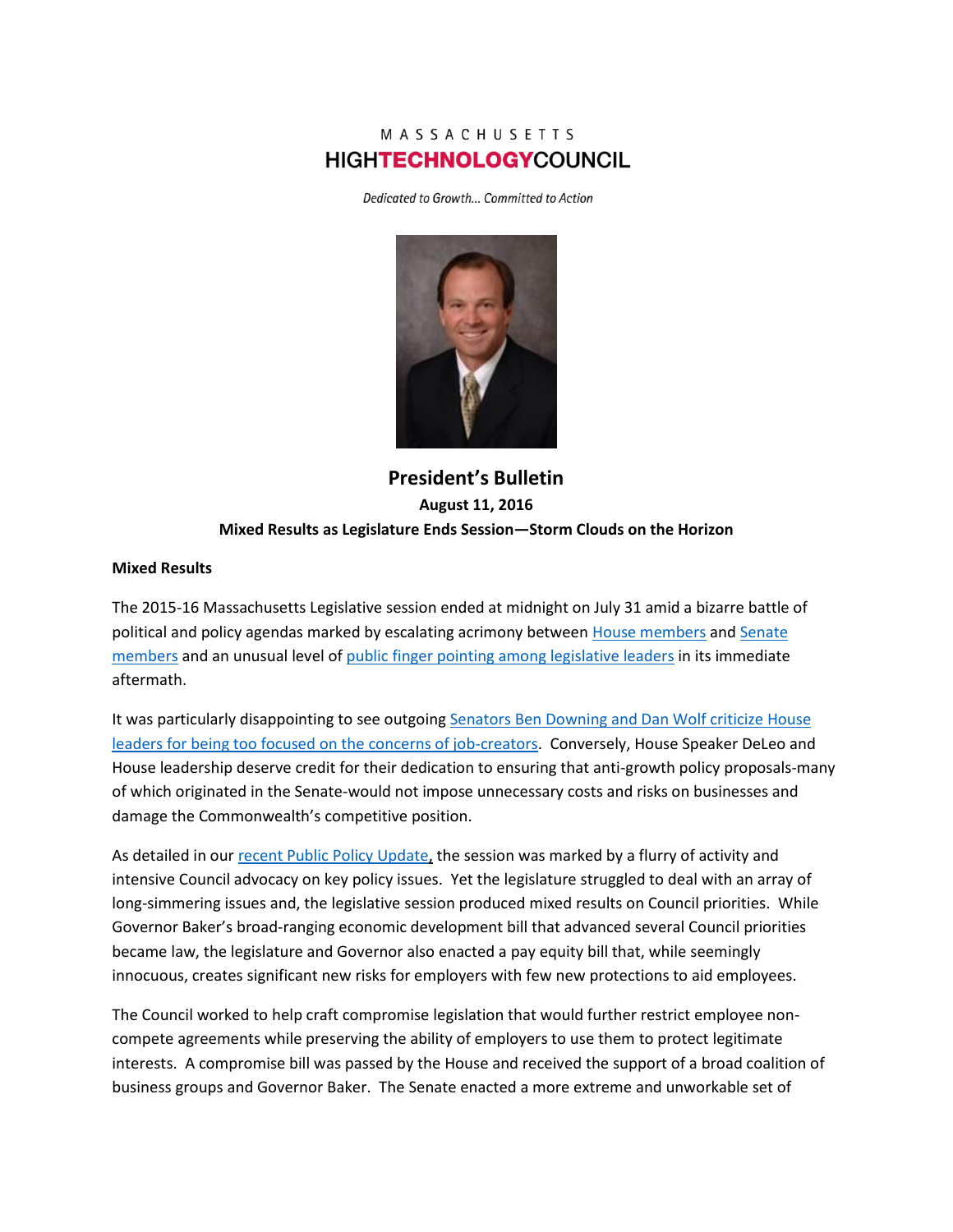restrictions, however, and legislative leaders were unable to reconcile differences between the competing versions of the bill in the final hours of the legislative session.

Earlier in the year, the opportunity to advance legislation that would expand public charter schools in Massachusetts was foreclosed when the State Senate enacted legislation that [would harm existing](http://www.mhtc.org/wp-content/uploads/2016/05/MHTC-Statement-Senate-Charter-School-Legislation-4-7-16-FINAL-PDF.pdf)  [charter schools and erect insurmountable roadblocks to new charter schools.](http://www.mhtc.org/wp-content/uploads/2016/05/MHTC-Statement-Senate-Charter-School-Legislation-4-7-16-FINAL-PDF.pdf) In a year when charter school expansion efforts enjoyed significant support from Governor Baker, Speaker DeLeo and a broad coalition of job-creators, education and community leaders, it was disheartening to see legislative solutions fail in the Senate once again. As I outlined in my August 5 op-ed for the Boston Business [Journal,](http://www.mhtc.org/viewpoint-charter-expansion-key-to-winning-tech-talent/) expanding access to charter schools is not just a moral and social issue, but also one with critical economic ramifications for the Commonwealth and its citizens.

## **Storm Clouds Gathering**

With the backdrop of a raucous 2016 presidential campaign and local press coverage focused on 4 ballot questions that will appear before voters this November, few were watching in May when legislators gave initial and overwhelming approval to a proposed state constitutional amendment that would impose a 4% income tax surcharge on incomes over \$1M. Revenues from the new tax would not be dedicated to public education and transportation infrastructure, as the proponents misleadingly assert, but would instead give legislators a "blank check" to use the funds for any purpose whatsoever. The proposed graduated income tax has enjoyed a wide margin of support in recent polls and, if approved again by legislators next year and by voters in 2018, will measurably and permanently damage Massachusetts' competitive position as a potent and proven hub for innovation and investment, destabilize Massachusetts' fiscal foundation, and severely limit the power of the people to set and amend tax policy.

## **Council Committed to Action**

Recognizing these impacts, and recalling the success of our 2013 campaign to repeal the short-lived "tech tax", the Council's Board of Directors voted in December 2015 to oppose the pending ballot initiative. Developing data, building coalitions and formulating strategies to defeat it will be a focus of Council activity and efforts throughout the next two years.

As we prepare to lead winning strategies on this and other issues over the next few years, on August 10 we invited members to help inform our high tech-related advocacy in support of public policy that attracts and retains businesses to the Commonwealth by participating in a 14-question [MATTERS™](http://matters.mhtc.org/) Executive Competitiveness Insight Survey. KPMG is conducting the MATTERS™ Executive Competitiveness Insight Survey to gather and trend changes in your perspectives as CEOs and senior executives regarding the business climate in Massachusetts.

A signature initiative of the Council, MATTERS™ version 2.0 is scheduled for launch in October and will feature redesigned state profiles centered around four new categories and individual metrics that align with site location decision priorities. MATTERS™ 2.0 will also feature an exclusive MATTERS Index which